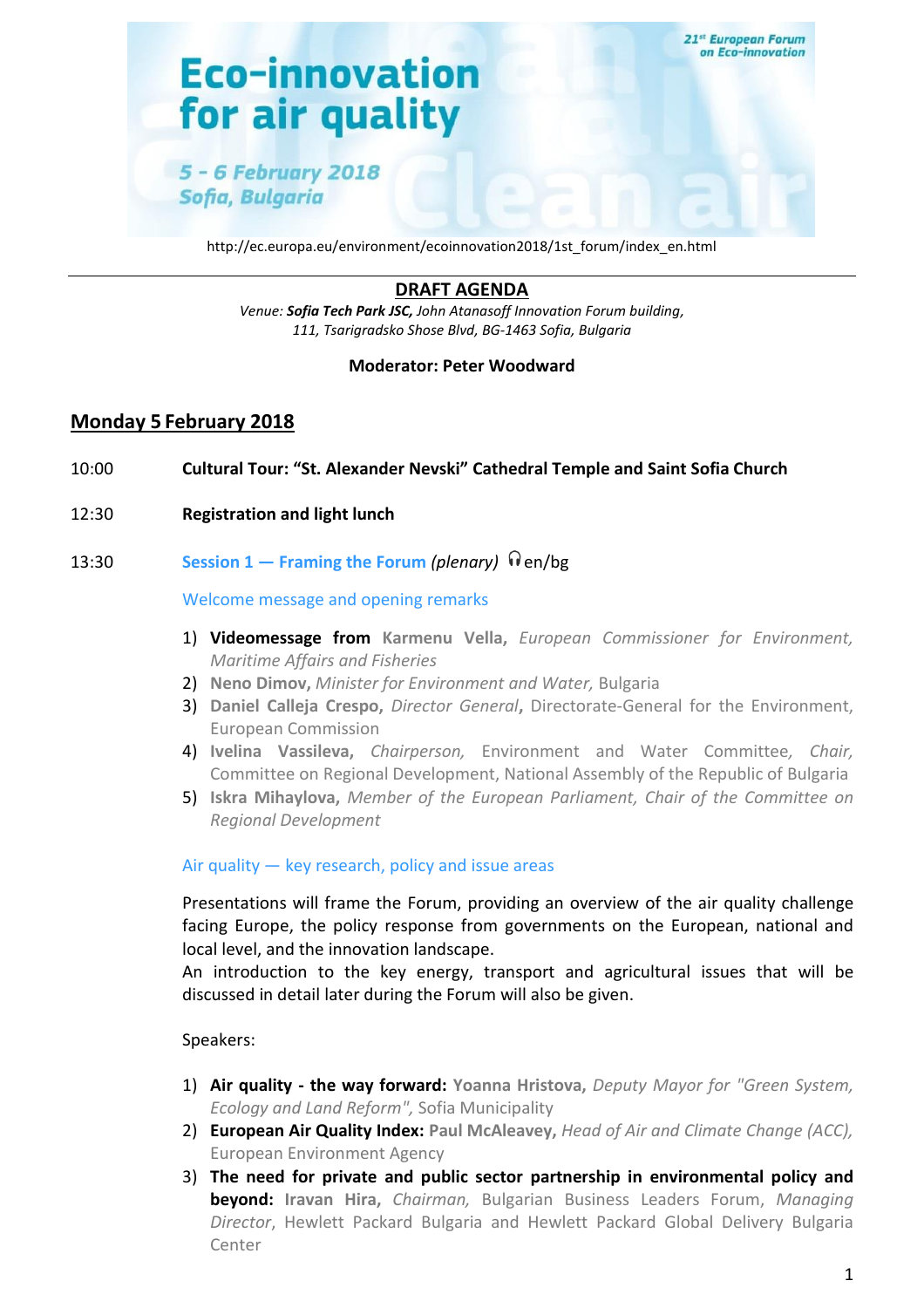- 4) **Improving welfare through accelerated deployment of renewables: Elizabeth Press,** *Director,* Planning and Programme Support, International Renewable Energy Agency (IRENA)
- 5) **AIRLAB, an innovation accelerator dedicated to air quality: Pierre Pernot,** *Head, Partnerships and Digital team,* AIRPARIF

**Introduction to the 'ConverStations' process**

#### 15:30 **Coffee break**

#### 16:00 **Session 2 — Energy and air quality ConverStations** *This session will not be interpreted.*

An interactive session **showcasing companies, municipalities, and public and private sector initiatives that have succeeded in developing and deploying effective new technologies, or innovative business and governance models, for the reduction of air pollution originating from energy use.**

The session will offer a wide range of case studies (presented simultaneously), and participants will be able to choose three presentations and group discussions to attend. Participants can choose three out of 18 case studies (30 minutes each).

Case studies:

- 1) **Wood burning impact on air quality in Lombardy - Analysis and perspectives: Guido Lanzani,** *Head of Air Quality Unit, Environmental Monitoring Area,* ARPA Lombardia, Italy
- 2) **Improving air quality through smart solutions - The GrowSmarter project: Gustaf Landahl,** *Head of Department, Environment and Health Administration/Planning and environment department,* City of Stockholm, Sweden
- 3) **Smart Clean Air City project — l'Aquila: Paolo Tripodi,** *Board of Directors, Chief Innovation & Technology Officer*, IS CLEAN AIR, Italy
- 4) **The LIFE-IP PREPAIR project — Po regions engaged with air policy: Katia Raffaelli,**  *Project Manager LIFE IP PREPAIR,* Emilia-Romagna Region, General Directorate for Territorial and Environmental Care
- 5) **Helsinki Air Quality Testbed — New groundbreaking concepts for air quality monitoring and citizen services: Hannamari Jaakkola,** *Business Development Manager*, Vaisala Oyj, Finland
- 6) **Residential wood burning and the smart cities approach in mitigating its impacts: Evangelos Gerasopoulos,** *Research Director, Institute for Environmental Research and Sustainable Development,* National Observatory of Athens (NOA), Greece
- 7) **CleanOx for Cleaner Air: Tunç Görüney,** *Corporate Energy and Environmental Manager,* Şişecam, Turkey
- 8) **CLEAN HEAT project — Pollution from residential burning; impact and solutions: Jens Hürdler,** *Project Manager Transport and Air Quality*, Environmental Action Germany (DUH)
- 9) **iSCAPE – Improving the Smart Control of Air Pollution in Europe: Dr Salem Gharbia,**  *Post-doctoral Research Fellow,* University College Dublin
- 10) **EU H2020 programme: Vincenzo Gente,** *Project Officer,* Executive Agency for Small and Medium-sized Enterprises (EASME)
- 11) **Activities of Ecomanagers within the LIFE IP MALOPOLSKA: Joanna Kiersnowska,**  *LIFE Project Specialist*, Air Quality Unit in Environmental Department, Marshal Office, Malopolska Region, Poland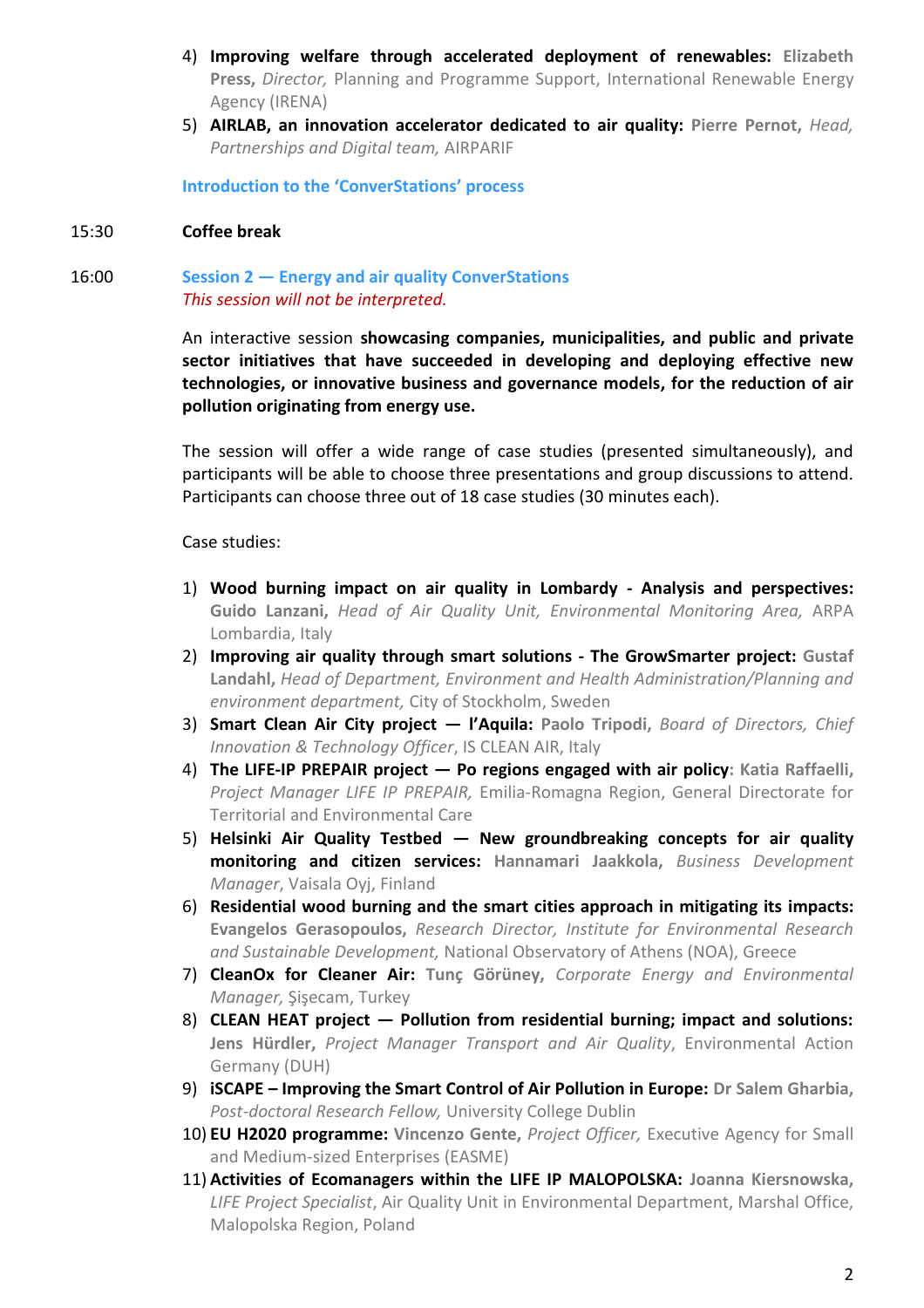- 12) **Sustainable Lead Production at KCM AD: Yavor Kehaiov,** *Director "Occupational Health and Safety, Environment & Management Systems",* KCM AD, Plovdiv, Bulgaria
- 13) **Advanced flue gas treatment technology: Pierluigi Cassaghi**, *SOLVAir Regulation and Business Development Manager,* Solvay S.A, France
- 14) **EXERON - Sustainable green power supply on seven continents: Elena Gatcheva,** *VP Strategic Partnerships,* International Power Supply AD, Bulgaria
- 15) **Rocket Heater Gamera – Highly efficient wood stoves: Zhivko Stefanov**, *Executive Director*, AGNON LTD, Bulgaria
- 16) **Ingersoll Rand Climate Commitment - Investment in new technologies for a sustainable today and tomorrow: Dermott Crombie,** *Vice President, Strategic Initiatives,* Ingersoll Rand
- 17) **20 years track of environment projects in Aurubis Bulgaria: Krum Neykov,** *Gas Cleaning Installation Manager,* Aurubis Bulgaria
- 18) **Plastics, an innovative enabler of energy efficiency and climate protection: Giuseppe Riva,** *Director Mediterranean Region,* PlasticsEurope
- 17:30 **Bulgarian solution swap (plenary) P**en/bg

The issue of air pollution from low quality domestic heating, which is key air quality issue facing Bulgaria, will be highlighted, and Forum participants will be invited to provide creative solutions.

Introduction made by **Nikolay Kozarev***, Head of Department,* Department of Environmental Engineering, University of Chemical Technology and Metallurgy, Bulgaria

- 18:15 **Drawing together key strands from the first day and previewing the second day of the event** *(plenary) e*<sub>en</sub>/bg
- 18:30 **End of Day 1**
- 18:30 **Cocktail reception**

### **Tuesday 6 February 2018**

- 09:00 **Welcome coffee**
- **09:15** Session 3 − Focus on issues  $\Theta$  en/bg

#### Agriculture and air quality *(plenary)*

Plenary presentations will address the key issues, and the potential for innovative solutions on how to reduce air pollution originating from the agricultural sector.

Speakers:

- 1) **Reduction of ammonia emissions under the Rural Development Programmes: Angelo Innamorati***, Policy Officer,* DG Agriculture and Rural Development, European Commission
- 2) **Contribution of mineral fertilisers to better air quality in Europe: Tiffanie Stéphani,**  *Agriculture and Environment Manager,* Fertilizers Europe
- 3) **Mitigating emissions from animal houses in Flanders (Belgium): Peter Demeyer,** *Advisor,* Institute for Agricultural and Fisheries Research (ILVO), Government of Flanders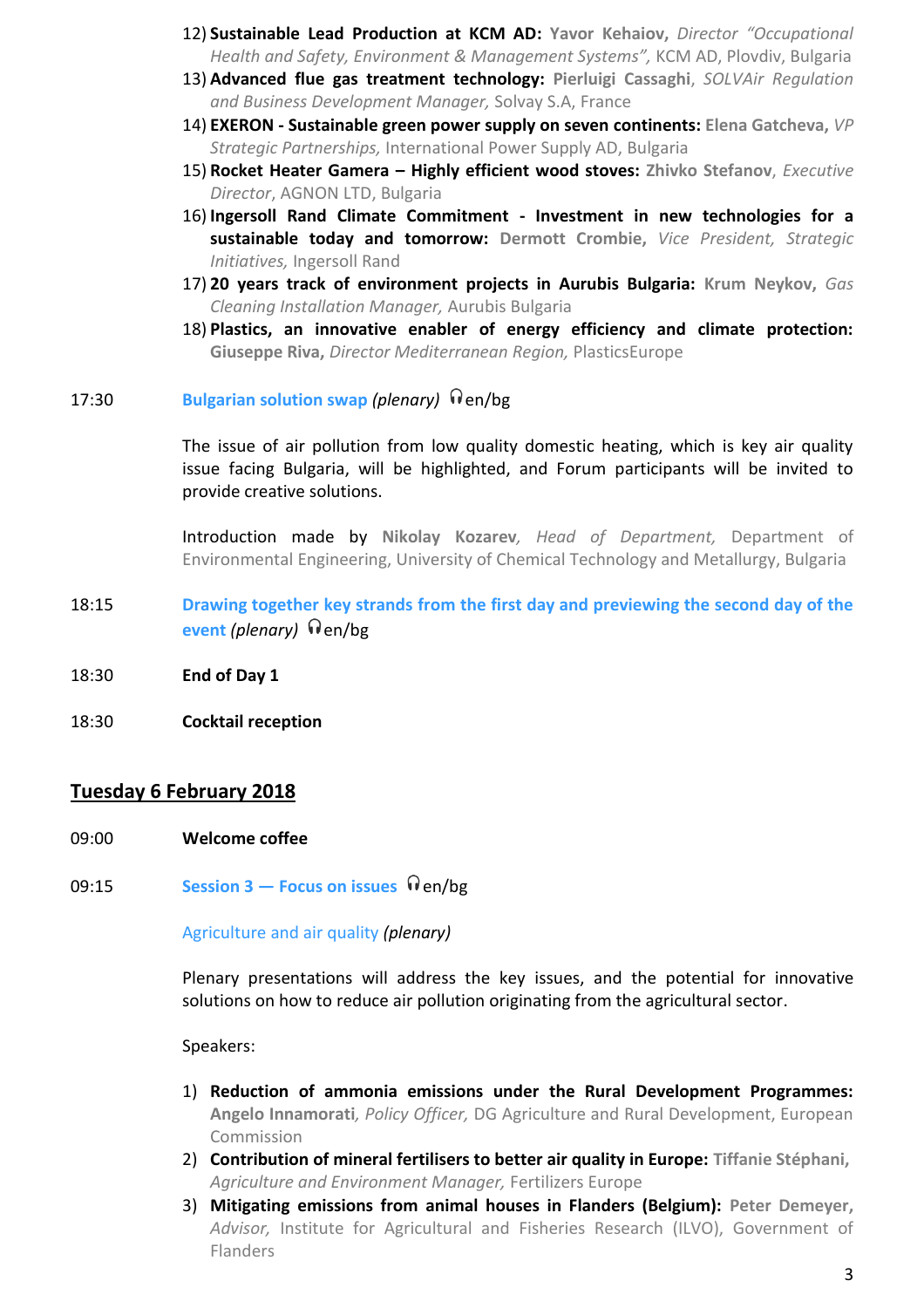- 4) **ATMOSYS, a web-based system to assess the local impact of agro-industrial sources: Stijn Janssen,** *Program Manager - Environmental Modelling,* VITO
- 5) **Cutting air pollution from agriculture: Margherita Tolotto**, *Air and Noise Policy Officer,* European Environmental Bureau
- 6) **Protecting the environment through reduction of Ammonia emissions from Slurry: Quentin Kelly-Edwards***, JH Agro Regional Manager for United Kingdom & Republic of Ireland,* **JH Agro A / S** and **Kurt West,** *Technical Salesman,* **JH Agro A / S**

**Introduction to the 'ConverStations' process**

#### 10:30 **Coffee break**

#### 11:00 **Session 4 — Transport and air quality ConverStations** *This session will not be interpreted.*

An interactive session **showcasing companies, municipalities, and public and private sector initiatives that have succeeded in developing and deploying effective new technologies, or innovative business and governance models for reducing air pollution originating from transport.**

The session will offer a wide range of case studies (presented simultaneously), and participants will be able to choose three presentations and group discussions to attend. Participants can choose three out of 19 case studies (30 minutes each).

Case studies:

- 1) **Brenner Lower Emission Corridor (LIFE project): Laura Pretto,** *Technical civil servant*, environmental protection agency (APPA), Autonomous Province of Trento, Italy
- 2) **SIGEIF Mobilités — Developing a broad network of natural gas vehicle (NGV) refuelling stations in the Paris region: Christophe Poillion,** *Vice President in charge of European Affairs,* GRTgaz
- 3) **Global system for sustainable traffic emissions management with RSD Technology: Dolores Hidalgo,** *R&D Projects Scientific Manager*, Fundación CARTIF
- 4) **How we eliminated the NOx problem from Copenhagen buses: Annika Isaksson,** *CEO,* Amminex Emissions Technology, Sweden
- 5) **SME Instrument: Marco Rubinato,** *Project Officer*, EASME, Executive Agency for SMEs - European Commission
- 6) **LIFE FOR SILVER COAST – Integrated mobility solutions: Antonino Tripodi,** *CEO, UNeed.IT/Technical manager,* LIFE\_SC project, Italy
- 7) **Putting organisational travel planning into practice – Sustainable commuting and its upscaling to municipal level: Csaba Mezei,** *Project manager, Expert (Smart Cities and Mobility),* Regional Environmental Center for Central and Eastern Europe (REC)
- 8) **IMPROVE LIFE project is testing measures that can reduce PM concentrations in platforms and inside trains: Teresa Moreno**, *Senior Researcher,* Spanish National Research Council (CSIC)
- 9) **Innovative PV 2 DC grid solutions in the Public Transport Grid: Krasen Mateev***, Chief Operations Officer*, SolarPro Holding AD, Bulgaria
- 10) **The future of urban mobility: Galin Bonev,** *Founder and CEO,* Eljoy Bikes, Bulgaria
- 11) **Sofia Urban Challenge – The first open innovation initiative on clean air in Bulgaria: Mariyana Hamanova**, *Founder and Managing Partner,* Cleantech Bulgaria
- 12) **Electric vehicle car sharing and charging stations infrastructure: Stefan Spassov**, *CEO*, eMobility International (Eldrive); Ride Share Bulgaria (SPARK)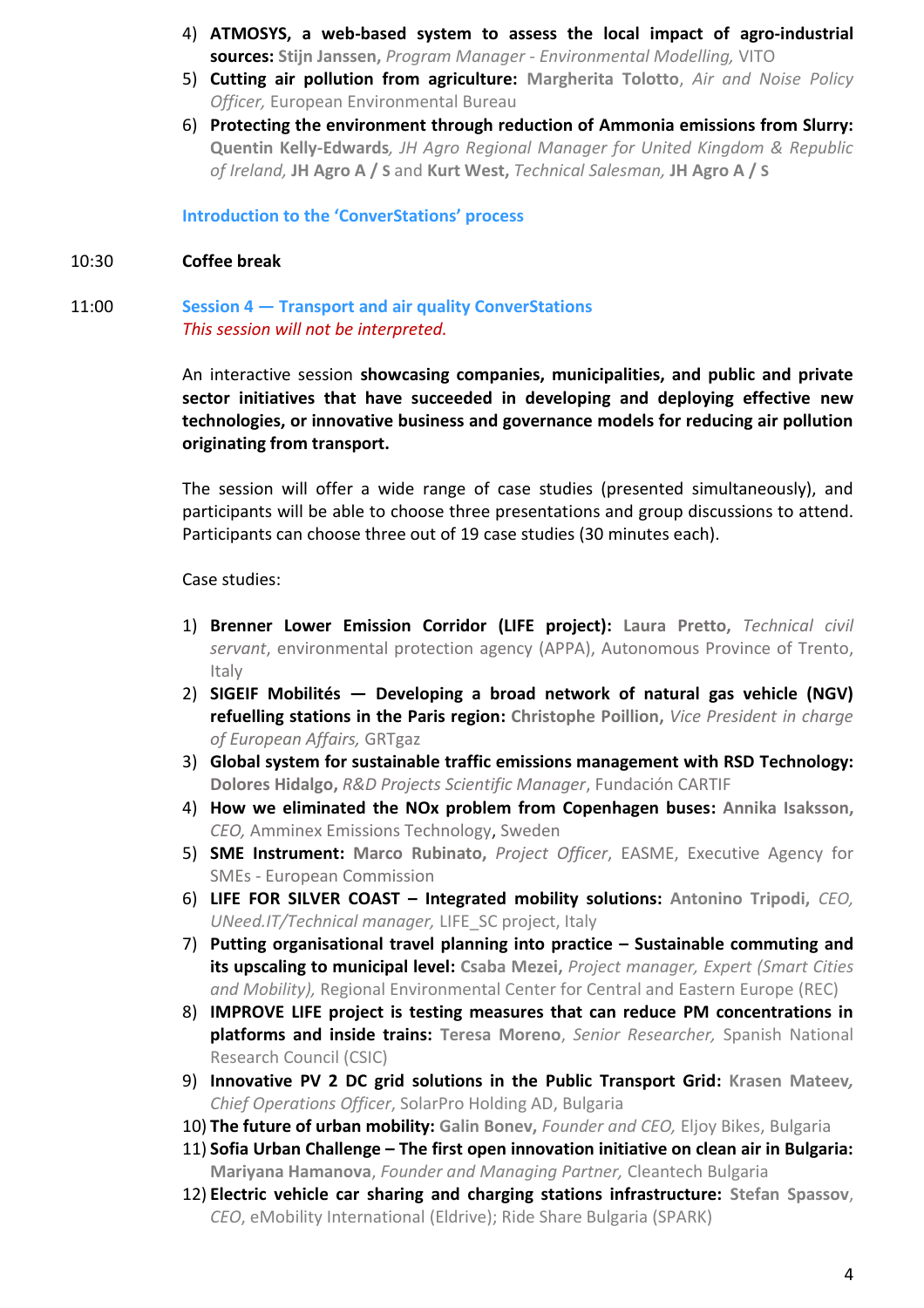- 13) **Speedy electric vehicle fleet for city deliveries: Danail Danailov,** *Member of the Board (responsible for strategy and business development),* Speedy JSC, Bulgaria
- 14) **An innovative method for solid particle filter cleaner and catalysts: Angel Stanev,** *Marketing Manager, Innovation,* DPF Cleaning Machine, Bulgaria
- 15) **Shell - helping to reduce air quality impacts from transport: Kamelia Slaveykova** *Country Chair,* Shell Bulgaria & Greece
- 16) **LIFE 'N Grab HY!: Hydrogen electric hybrid refuse collection vehicles to enhance air quality and reduce noise: Stefan Neis,** *Project Manager,* WaterstofNet VZW
- 17) **Improving air quality through better, cleaner and more efficient fuels: Ewa Abramiuk-Lété**, *Secretary General,* European Fuel Oxygenates Association (EFOA)
- 18) **Assessment of public health co-benefits from traffic related emission policies in Thessaloniki (ICARUS project): Prof. Dimosthenis A. Sarigiannis,** *Director,* Environmental Engineering Laboratory, Chemical Engineering Department, Aristotle University of Thessaloniki University, School of Engineering, *ICARUS Coordinator*, Greece
- 19) **Remote sensing — Measuring emissions from cars as they pass by: Herbert Woopen,** *Lawyer, EU Representative,* OPUS, Germany

#### 12:30 **Lunch**

# 13:30 **Session 5** − **Financial support measures** (plenary) **D**en/bg

Presentations will introduce major financing mechanisms and outline the opportunities that exist on the European level to drive early transformation to a clean air economy

- 1) **EU H2020 programme: Vincenzo Gente,** *Senior Project Adviser*, EASME, Executive Agency for SMEs - European Commission
- 2) **SME Instrument (including the Innovation Council): Marco Rubinato,** *Project Officer*, EASME, Executive Agency for SMEs - European Commission
- 3) **LIFE Programme: Santiago Urquijo Zamora,** *Policy Officer,* LIFE Programme Unit, Directorate-General for the Environment, European Commission
- 4) **European Funds for Competitiveness: Kalin Marinov,** *Deputy Director General*, Directorate General, European Funds for Competitiveness, Ministry of Economy, Republic of Bulgaria

#### 14:30 **Coffee break**

#### 14:45 **Session 6 – Forum messages (plenary panel) D**en/bg

A high-level panel will discuss key messages from the Forum (introduced by the rapporteur) and identify recommendations and messages for key stakeholder groups, e.g. the European Commission, Member States, and cities.

#### Panellists:

- 1) **Timo Mäkelä,** *Senior Advisor,* Sitra, Finnish Innovation Fund
- 2) **Andrzej Gula***, Co-founder and Leader,* Polish Smog Alert and *President,* Institute of Environmental Economics
- 3) **François Wakenhut,** *Head of the Clear Air Unit***,** Directorate-General for the Environment, European Commission
- 4) **Joana Cruz**, *Policy Advisor for environmental affairs,* EUROCITIES
- 5) **Anna Engleryd,** *Chair*, UNECE Air Convention (CLRTAP)
- 6) **Boyan Rashev,** *Partner Manager***,** Denkstatt Bulgaria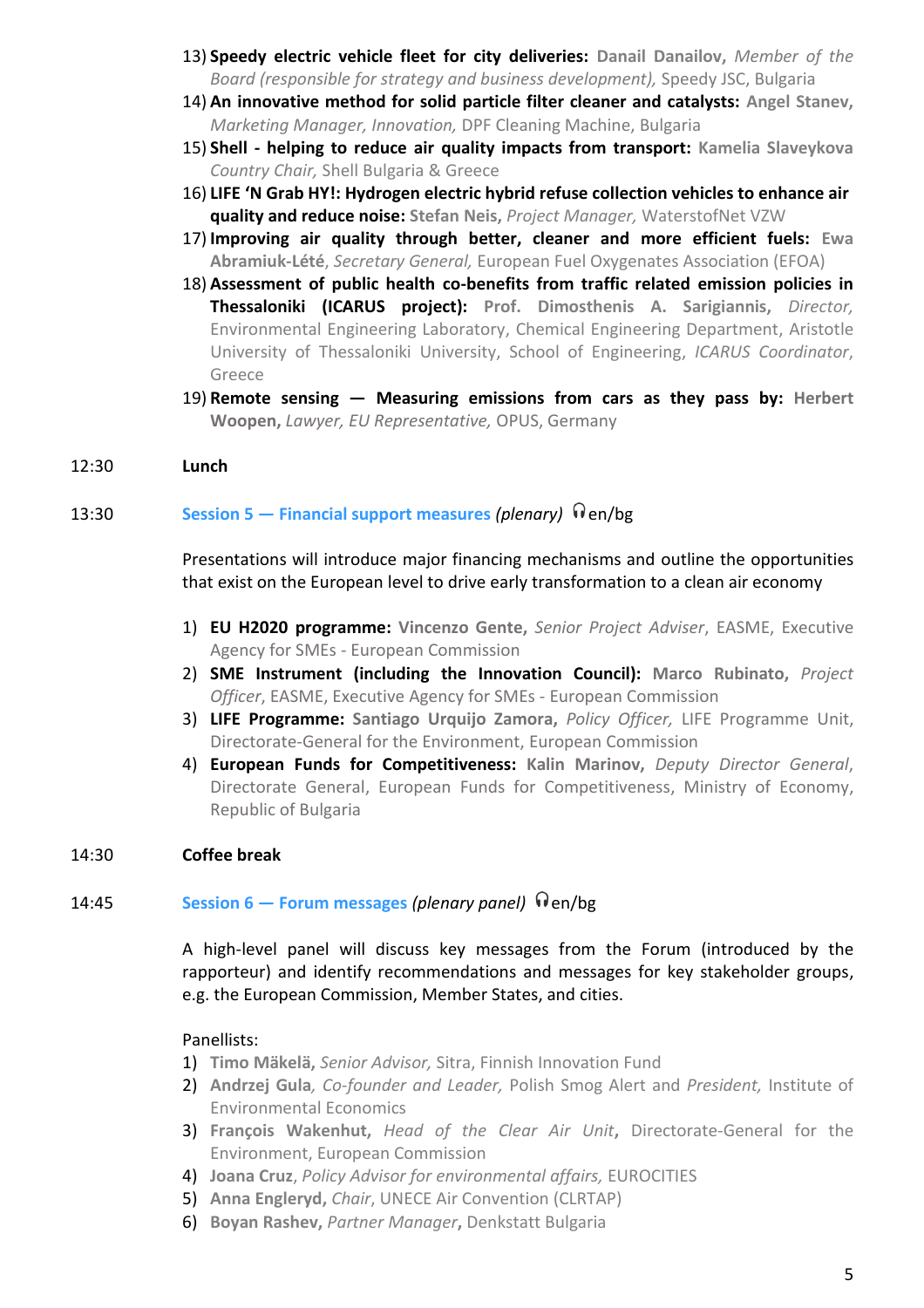# 15:45 **Closing remarks**

- 1) **François Wakenhut,** *Head of the Clear Air Unit***,** Directorate-General for the Environment, European Commission
- 2) **Atanaska Nikolova,** *Deputy Minister of Environment and Water of Bulgaria*

#### 16:00 **Close**

# **Exhibitors during the Forum:**

| 1              | <b>LIFE Programme</b>                                                                  |                     | At the LIFE stand, an expert from the LIFE<br>communications team will provide information<br>about the funding opportunities of LIFE as well as<br>the contribution of the programme to air quality.                                                                                                         |
|----------------|----------------------------------------------------------------------------------------|---------------------|---------------------------------------------------------------------------------------------------------------------------------------------------------------------------------------------------------------------------------------------------------------------------------------------------------------|
| $\overline{2}$ | <b>Project PREPAIR and on their</b><br><b>Air Quality Plan</b>                         | <b>prepAIR</b>      | Presentation of the LIFE-IP PREPAIR 'Po Regions<br>Engaged to Policies of Air' project, co-financed by<br>the EC and started at the beginning of the 2017.                                                                                                                                                    |
| 3              | <b>AID</b><br>Air pollution Intelligent<br>Defense                                     |                     | An intelligent multi-agent monitoring network for<br>real time air quality assessment and decision<br>making and action implementation support for<br>public health protection. The pilot case of the City<br>of Thessaloniki.                                                                                |
| 4              | <b>AGNON Ltd</b><br>Wood stoves build on the<br>principle of the rocket mass<br>heater | CAMEPA              | Wood stoves - product demonstration and video<br>presentation.                                                                                                                                                                                                                                                |
| 5              | <b>Eljoy Bikes</b>                                                                     | VVELJOS             | Electric bicycles, made in Bulgaria.                                                                                                                                                                                                                                                                          |
| 6              | <b>IPS</b><br>The Most Advanced OFF-GRID<br>System                                     |                     | Photo exhibition of IPS reference projects. Telling<br>the story of electrifying off-grid/remote locations<br>with the innovative technology EXERON in an<br>environmentally sustainable way.                                                                                                                 |
| 7              | <b>Experts Ltd</b><br><b>Innovation DPF Cleaning</b><br>Machine                        | <b>Innovation</b> ® | The Innovation DPF Cleaning Machine aims at<br>being an affordable and sustainable way to<br>recycle DPF/FAP filters for diesel powered<br>machines and catalysts for gas<br>powered<br>machines. The presentation will be in two parts:<br>visual presentation and demonstration of the<br>cleaning process. |
| 8              | <b>SOLVair solutions</b>                                                               |                     | cleaning technologies<br>Flue<br>be<br>gas<br>can<br>implemented quickly with low capex, and highly<br>efficient in treating acid gas produces by<br>combustion and industrial processes. These<br>technologies can be associated with other ones to<br>improve the performances reaching the new<br>limits.  |